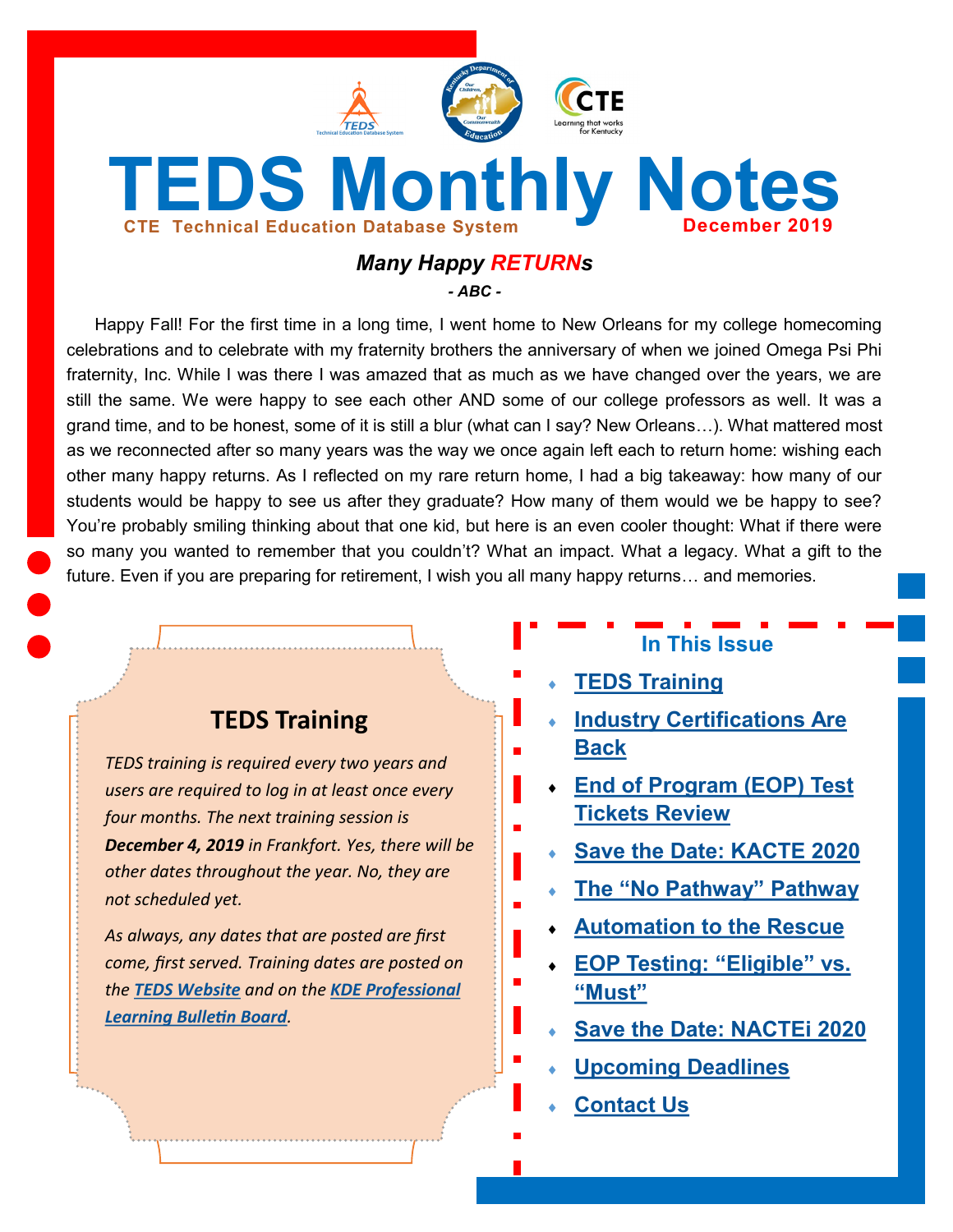# *RETURN of the Mack*

*- Mark Morrison -*

#### **Industry Certifications Now Available for Secondary Schools**

<span id="page-1-0"></span>Although it seems like forever since you could enter industry certifications, it's only been a few months. But here it is, the return of the Mack. Industry certifications have been cleaned up and are now active in TEDS. Don't rush off just yet, there's more. The instructions for entering industry certs have been updated. The process is familiar but different. Make sure you get the new version of the instructions on the **[TEDS](https://education.ky.gov/CTE/teds/Pages/TEDSStepbyStep.aspx)  Step-by-[Step website](https://education.ky.gov/CTE/teds/Pages/TEDSStepbyStep.aspx)**.

Here are a few things to keep in mind:

- An industry certification must be valid the year it is taken, and the results must be entered in TEDS the year it is taken.
- Once an industry certification is earned, it will always count for the student toward transition status.
- Industry certifications, like any other license, are valid for a specific length of time. If earned early in the students' career, the actual value of the certificate as a license may expire before the student graduates.

Don't get caught unaware. Remember the first rule of TEDS: **Read everything before you do anything**.

### **RETURN to Sender**

*- Elvis Presley -*

#### **End of Program (EOP) Test Tickets**

You can now begin to review your EOP test tickets. There are two ways to do this. You can look at individual pathways and click on the EOP Test tickets link. This will let you see all students who show two credits in TEDS and are eligible to take the EOP. You can also run the EOP Test Ticket Report. This will show you which students have generated EOP test tickets. To generate a test ticket the student must be a concentrator (have at least two credits on their transcript) and have never passed that EOP.

These records update nightly. If you do not see a test ticket you expect to see, make sure to run the student assessment summary report to see if the student has already passed that EOP. If you have questions concerning EOP, please check the **[EOP website](https://education.ky.gov/CTE/endofprog/Pages/default.aspx)**, where you can find a list of pathways with EOPs, or contact Sherri Craig at **[Sherri.Craig@education.ky.gov](mailto:Sherri.Craig@education.ky.gov?subject=EOP%20Test%20Ticket%20Questions)**.

Keep in touch with your schools' EOP Coordinator. You don't want to ask for help and hear, "Return to sender, it is too late for us to fix this issue". When you/they get the notice to make a check of the final test tickets, check them then. Don't wait until the last minute. Check your tickets.

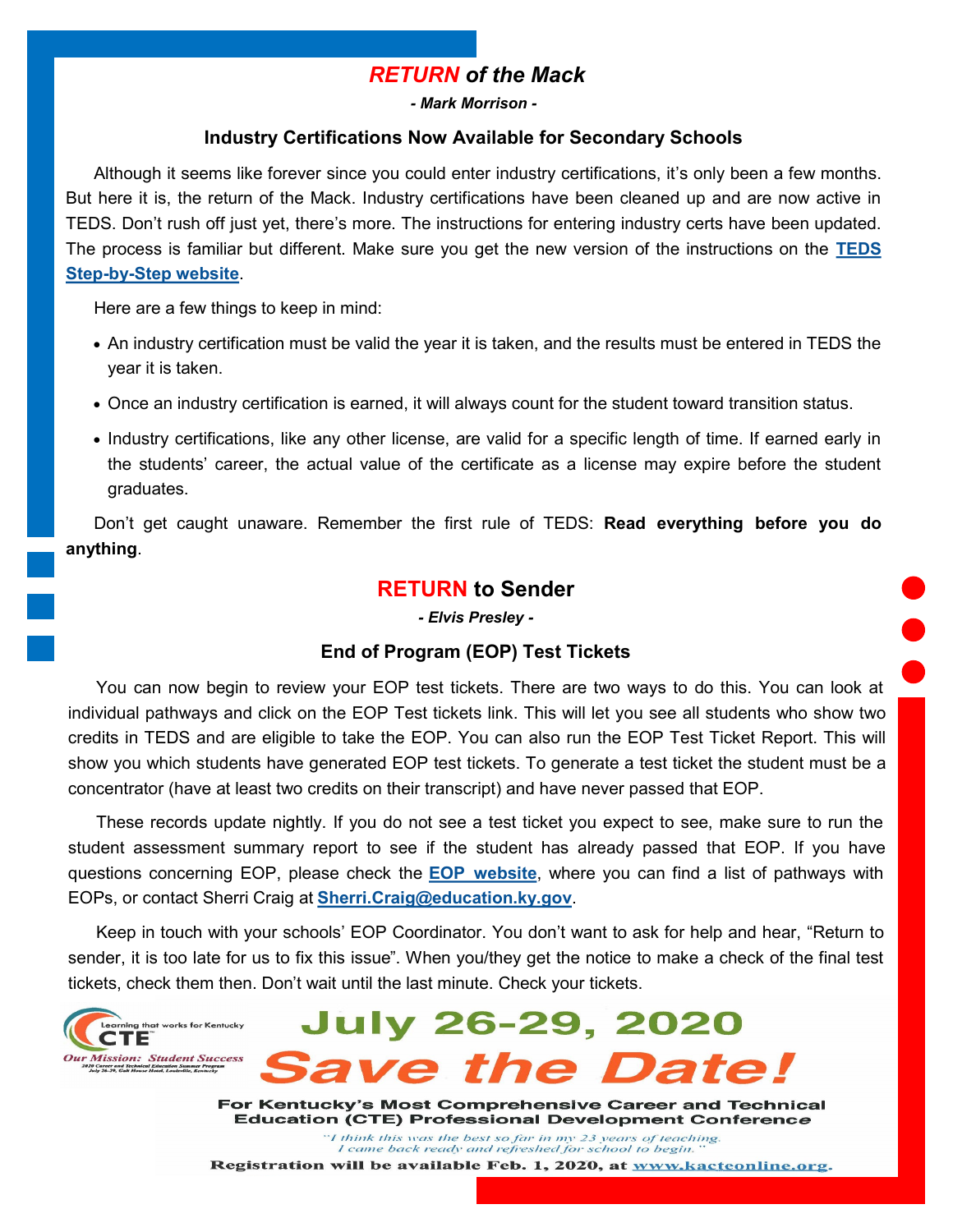### **No RETURN**

*- The Kinks -*

#### **The "No Pathway" Pathway**

<span id="page-2-0"></span>Businesses, among other things, look at ROI (return on investment). What matters then, is in what we invest. Even if it is a strong product, if the investment is not solid, there will be no return. In our case, our product is our students. They are indeed strong. What we invest in them is time, effort, encouragement and guidance. The goal is to guide them toward their passion. Some aren't sure about their passion yet and that's OK. If that's the case, we still invest in them. If they make it all the way through four years and they are still not sure, you might consider using the "No Pathway" pathway. If you make this choice, be aware of what "no pathway" carries with it.

There are important rules for using a pathway that is not a pathway. If you use this pathway:

- The student must be entered on the TEDS tab in Infinite Campus in the pathway with **zero credits**  and **zero attend hours**. The student record would then be imported to TEDS through the normal import process.
- Once the student is showing in the pathway titled "No Pathway" in TEDS, you can follow the normal process for entering industry certifications or exceptional work experience information for the student in TEDS.
- **Industry Certifications earned through this process do not count in Perkins accountability**
- **Enrollments in No Pathway (99.9999.00) do not count towards Perkins funding**
- **Attend hours do not count towards state CTE funding**
- **Perkins funds cannot be used to fund the industry certifications**

REMEMBER: If the student is going to take an industry certification assessment, and the school intends to use it for state accountability, the student **must** be enrolled in a pathway through Infinite Campus and the results **must** be entered in TEDS. Career counseling is best. Don't invest a plan with no return.

### **Point of Know RETURN**

#### *- Kansas -*

#### **Automation to the Rescue**

Some say ignorance is bliss, but there's a limit. The most recent updates to TEDS have included several automated processes. Many are still asking what happened to the things they used to do. Well, we are now at the point of "know" return. You can no longer do the following:

- Terminate student records in TEDS
- Complete follow-up for secondary students
- Change federal indicators for secondary students

What you can do is make sure that the information you can maintain is as accurate as possible. If you enter inaccurate info, your reports will reflect it. For more information, please review the previous three TEDS Monthly Notes. That is all.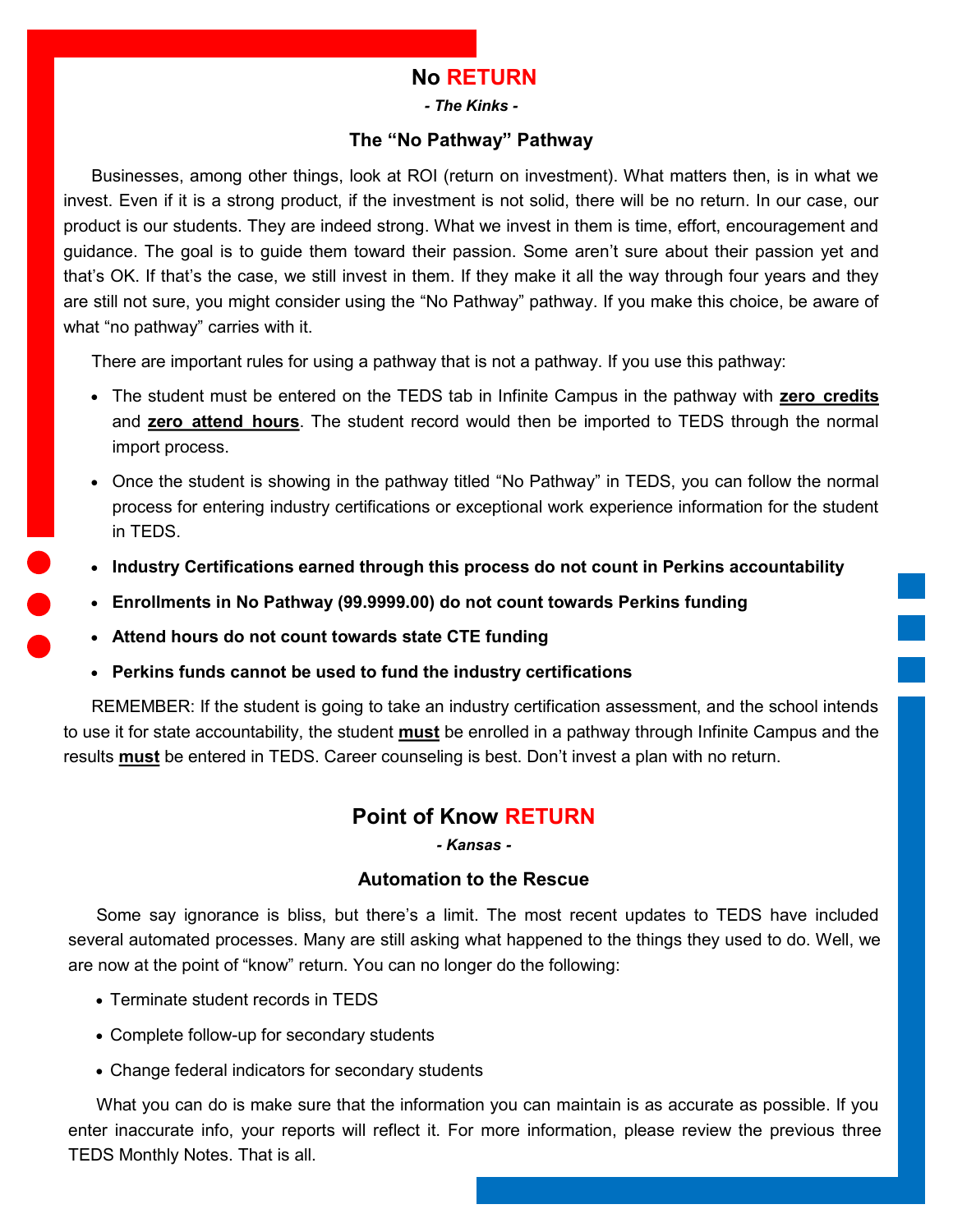### **RETURN Journey**

*- David and Steve Gordon -*

#### **EOP Testing: "Eligible" vs. "Must"**

<span id="page-3-0"></span>If at first you don't succeed… Great concept. As long as it is your idea. When we want something and we don't get it, we are often willing to take the return journey to try again. When someone else is making us make the journey, it is a little different story. We implore you to consider this as we enter the testing season. By definition, a concentrator is any student that has completed 2 courses in a single program of study (career pathway). In Kentucky, a course is defined as 1 credit on the student's official transcript.

There is a difference between "eligible" and "must". For a student to be eligible to take an EOP, they must be identified as a concentrator in TEDS before the deadline of February 1. Being eligible does not constitute a must.

• Any student identified as concentrator in a pathway where a CTE EOP Assessment is available *may*  test as an option to meet Career Readiness and earn articulated credit.

What we must remember is this is an end of program assessment. Rushing a student to take the assessment before they are ready is not likely to encourage them to look forward to a return journey if they are not successful the first (or second) time they were made to take the test simply because they were "eligible". The only "must" situation is this:

• Any SENIOR concentrator *MUST* test in a CTE EOP Assessment (when available), **IF** the student has not previously tested in a CTE EOP Assessment and is not planning to take an industry certification.

So, plan the journey well. Returns are not as big an issue if the student has chosen the path. When that test ticket comes around, consider how close the student is to completing the pathway before trying to prematurely end the journey. Let them enjoy the scenery and live to test the tale.







**Gaylord Opryland Resort & Convention Center** Nashville, Tennessee

Receive policy and legislative updates from national and state CTE leaders, contribute<br>to national work group discussions, and discover "best practices" in CTE.